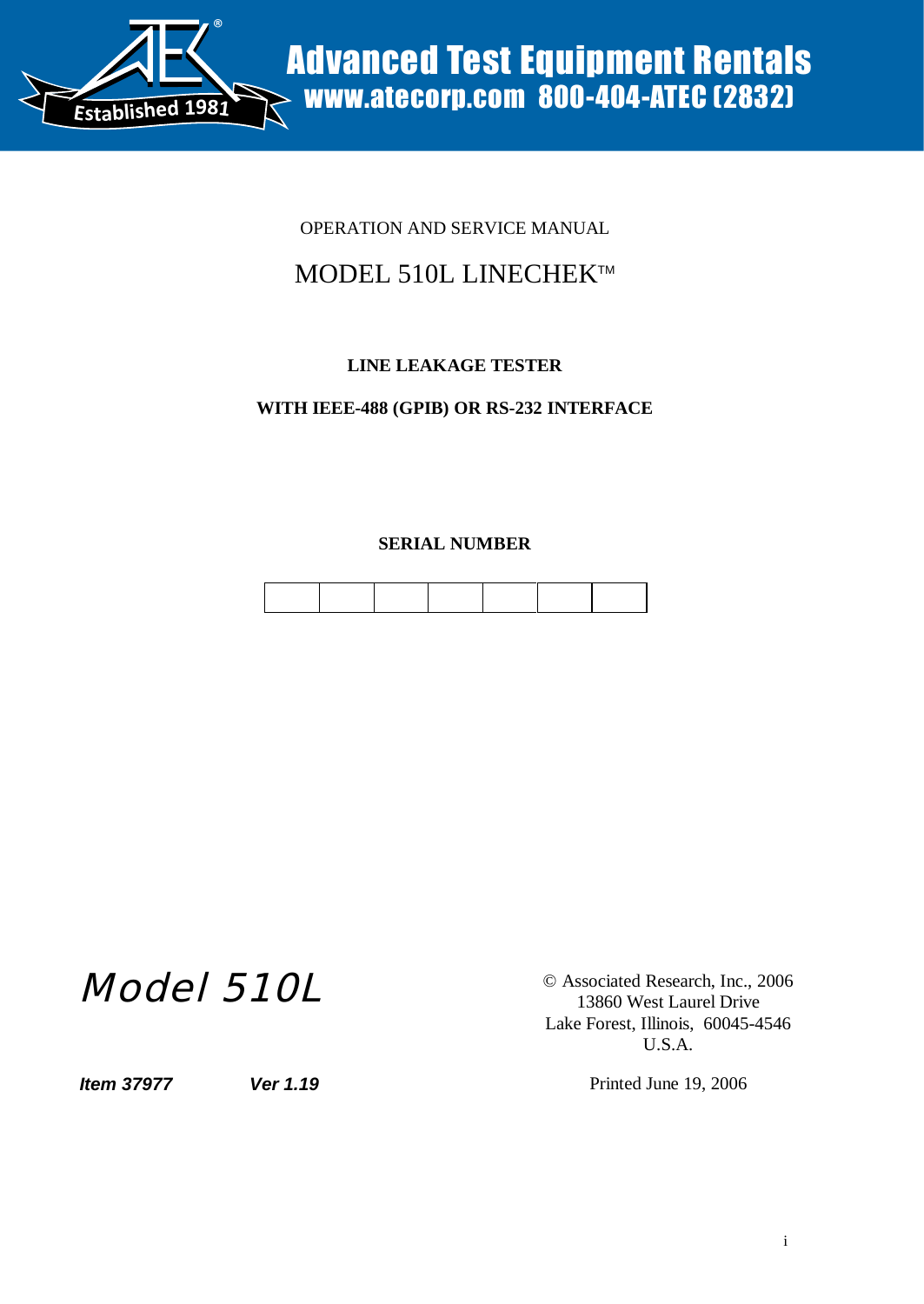

# **Model 510L Functional Specifications**

| 510L INPUT                      |                                                     |                                                    |  |  |
|---------------------------------|-----------------------------------------------------|----------------------------------------------------|--|--|
| Voltage                         | 115/230 VAC $\pm$ 15%, Single Phase, User selection |                                                    |  |  |
| Frequency                       | 50/60 Hz $\pm$ 5%,                                  |                                                    |  |  |
| Fuse                            | 2 A 250 V Slo-Blo                                   |                                                    |  |  |
| <b>DUT POWER</b>                |                                                     |                                                    |  |  |
| Voltage                         | 30 - 300 VAC Single Phase Unbalanced                |                                                    |  |  |
|                                 | (One Hot or Line conductor and One Neutral)         |                                                    |  |  |
| Current                         | 30 AAC max continuous                               |                                                    |  |  |
| <b>Voltage Display</b>          | Range:                                              | 30.0 - 300.0 VAC Full Scale                        |  |  |
|                                 | Resolution:                                         | 0.1V                                               |  |  |
|                                 | Accuracy:                                           | $\pm$ (1% of reading + 0.2 V)                      |  |  |
| <b>Short Circuit Protection</b> | 32 AAC, Response Time $< 600$ ms                    |                                                    |  |  |
| <b>LEAKAGE CURRENT</b>          |                                                     |                                                    |  |  |
| <b>Current Display</b>          | Range 1:                                            | $0.0 \mu A - 999.9 \mu A$                          |  |  |
| True RMS Responding             | Resolution:                                         | $0.1 \mu A$ /step                                  |  |  |
|                                 | Range 2:                                            | $1000$ μA - 6000 μA                                |  |  |
|                                 | Resolution:                                         | $1 \mu A$ /step                                    |  |  |
|                                 | Accuracy:                                           |                                                    |  |  |
|                                 | DC to 100 kHz                                       | $\pm$ (1.5% of reading + 3 counts)                 |  |  |
|                                 | $>100$ kHz to 1 MHz                                 | $\pm$ 5% of reading, (10.0 $\mu$ A – 6000 $\mu$ A) |  |  |
| <b>Measuring Device</b>         | $\mathbf{A}$                                        | UL 544 Non Patient                                 |  |  |
|                                 | B                                                   | UL 544 Patient                                     |  |  |
|                                 |                                                     | IEC 601-1, UL 2601, EN 60601-1                     |  |  |
|                                 | D                                                   | <b>UL</b> 1563                                     |  |  |
|                                 | E                                                   | IEC 1010, UL 3101, IEC 950, UL 1950                |  |  |
| MD A - D components             | Accuracy:                                           | Resistance $\pm$ 1%<br>Capacitance $\pm$ 5%        |  |  |
| MD E components                 | Accuracy:                                           | Resistance $\pm$ 0.1% Capacitance $\pm$ 1%         |  |  |
| <b>MD</b> Voltage Limit         | Maximum 20 V peak or 20 VDC                         |                                                    |  |  |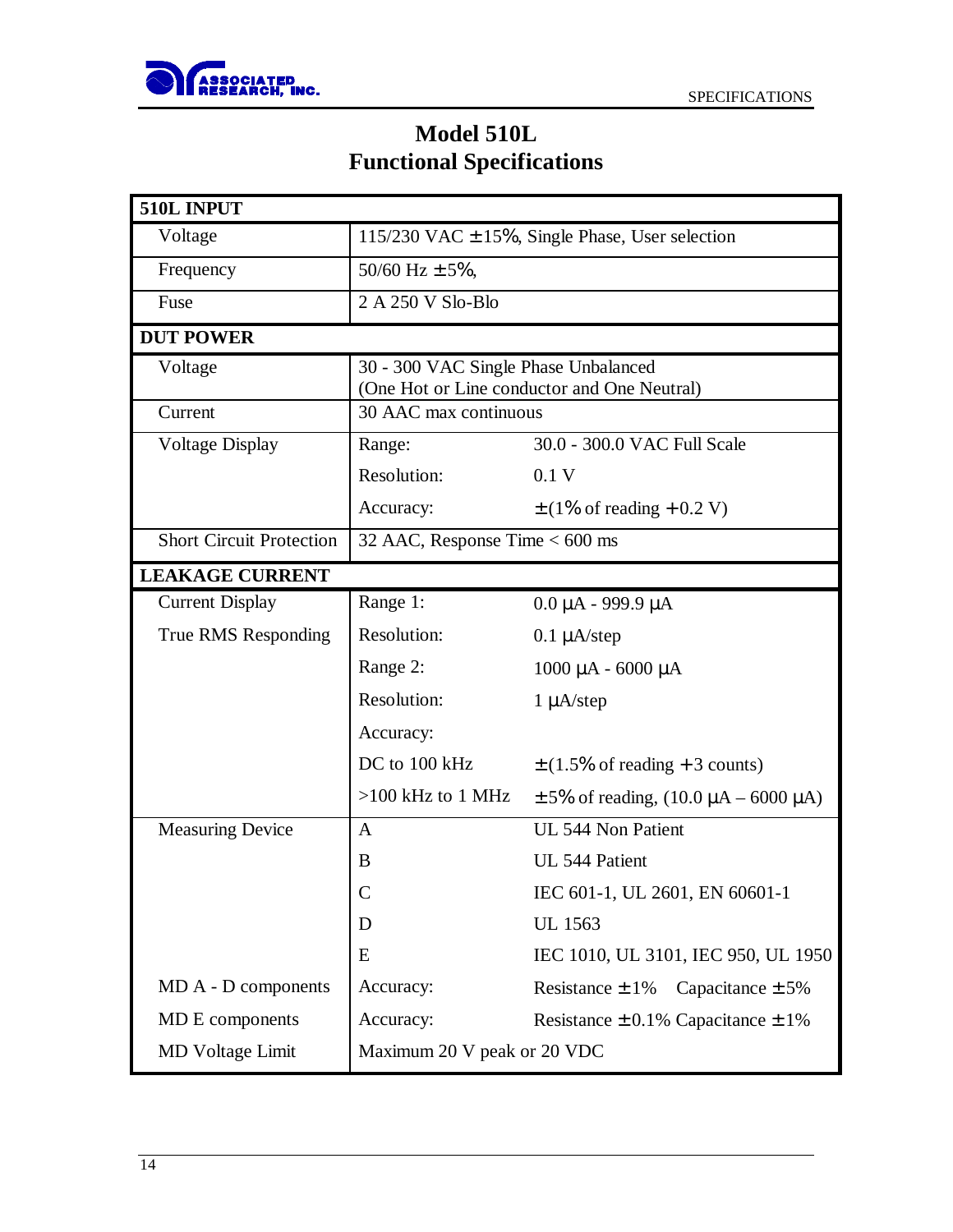

| HI-Limit / LO-Limit                                           | Range:                                                   | $0 - 6000 \mu A (0 = Off)$                         |  |
|---------------------------------------------------------------|----------------------------------------------------------|----------------------------------------------------|--|
|                                                               |                                                          |                                                    |  |
|                                                               | Resolution:                                              | $1 \mu A$                                          |  |
|                                                               | Accuracy:                                                | Same as Leakage Current Display                    |  |
|                                                               |                                                          | Accuracy                                           |  |
| Delay Timer                                                   | Range:                                                   | 0, 1.0 - 999.9 sec $(0 = Constant)$                |  |
|                                                               | Resolution:                                              | $0.1$ sec/step                                     |  |
|                                                               | Accuracy:                                                | $\pm (0.1\% + 0.1 \text{ sec})$                    |  |
| <b>GENERAL SPECIFICATIONS</b>                                 |                                                          |                                                    |  |
| <b>PLC Remote Control</b>                                     | Input - Test, Reset, Execute memory $# 1, # 2$ and $# 3$ |                                                    |  |
|                                                               | Output - Pass, Fail, Test-in-Process, and Reset          |                                                    |  |
| Allows storage of up to 10 groups of different test<br>Memory |                                                          |                                                    |  |
|                                                               | programs and 8 step/each memory.                         |                                                    |  |
| Security                                                      | Programmable password lockout capability to avoid        |                                                    |  |
|                                                               |                                                          | unauthorized access to test set-up program.        |  |
| <b>LCD</b> Contrast Setting                                   | 9 ranges set by the numeric keys on the front panel.     |                                                    |  |
| <b>Buzzer Volume Setting</b>                                  | 10 ranges set by the numeric keys on the front panel.    |                                                    |  |
| Calibration                                                   | Software and adjustments are made through front panel.   |                                                    |  |
| Mechanical                                                    | Bench or rack mount with tilt up front feet.             |                                                    |  |
| Dimension                                                     |                                                          | (W x H x D) 17 x 4 x 16.5 in. (432 x 102 x 419 mm) |  |
| Weight                                                        | 15.9 lbs (7.2 Kgs)                                       |                                                    |  |